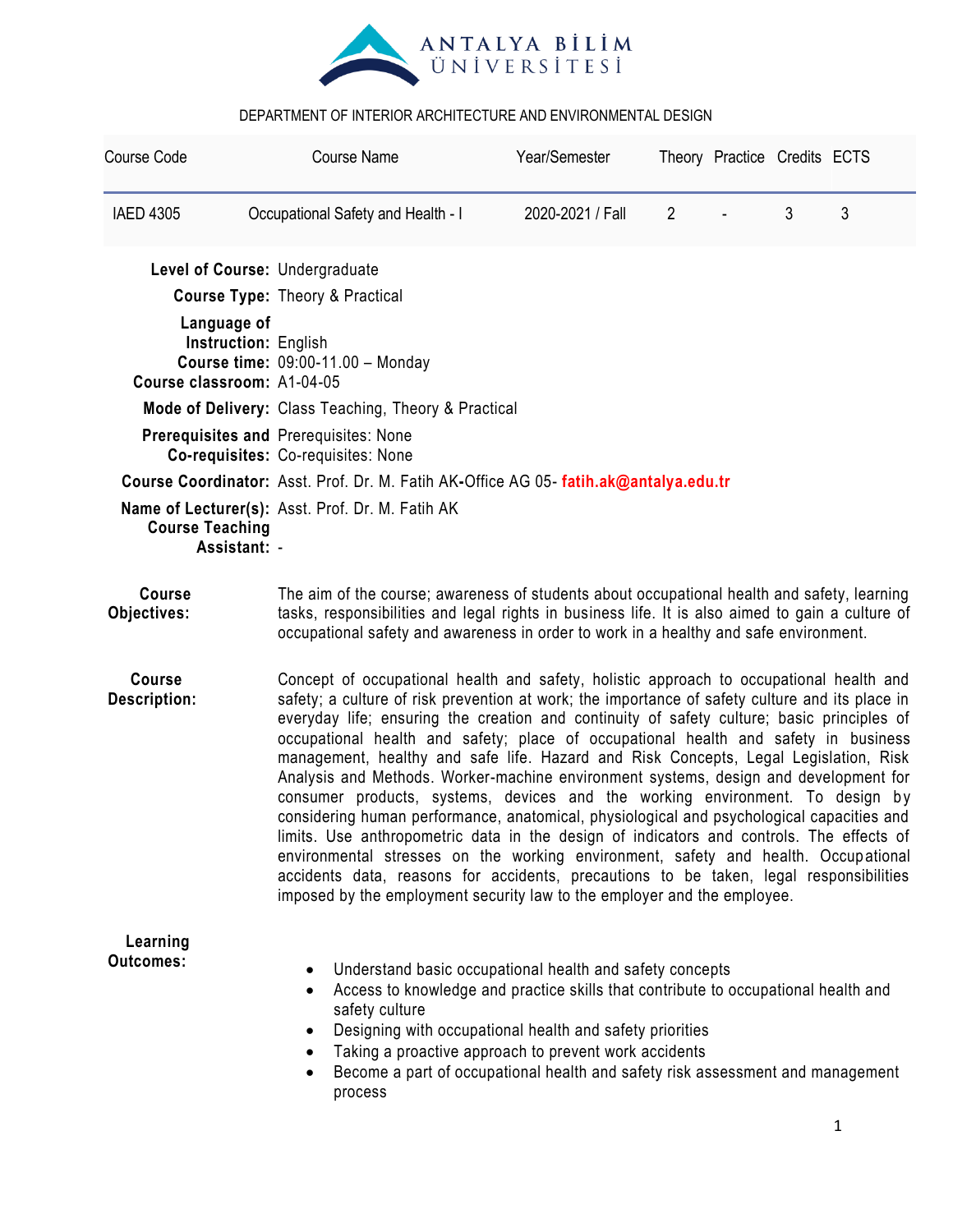

| Language:                                                 | The exams and projects will be in English.                                                                                                                                                                                                                                                                                                                                                                                                                                                                                                                                                                                                                                                                                                                                                          |  |  |  |  |
|-----------------------------------------------------------|-----------------------------------------------------------------------------------------------------------------------------------------------------------------------------------------------------------------------------------------------------------------------------------------------------------------------------------------------------------------------------------------------------------------------------------------------------------------------------------------------------------------------------------------------------------------------------------------------------------------------------------------------------------------------------------------------------------------------------------------------------------------------------------------------------|--|--|--|--|
| <b>Text Books:</b>                                        |                                                                                                                                                                                                                                                                                                                                                                                                                                                                                                                                                                                                                                                                                                                                                                                                     |  |  |  |  |
| <b>Recommended Text</b><br><b>Books:</b>                  | 1. ILO standards on occupational safety and health: promoting a safe and healthy working<br>environment: International Labor Office, (2009)<br>2. Hopkins, Andrew (2019). Organising For Safety: how structure creates culture. S.I.: CCH<br>AUSTRALIA.<br>3. Demircioğlu, Murat " Ulusal ve Uluslararası Hukukta İş Güvenliği Uzmanlığı ", Beta Basım Yayım                                                                                                                                                                                                                                                                                                                                                                                                                                        |  |  |  |  |
| <b>Reading Text books:</b>                                | , (2013)                                                                                                                                                                                                                                                                                                                                                                                                                                                                                                                                                                                                                                                                                                                                                                                            |  |  |  |  |
|                                                           | - Nag, Pranab Kumar (2019). Office buildings: health, safety and environment. Singapore: Springer.<br>- Altın, Mustafa; Taşdemir Şakir "İSG İş Sağlığı ve Güvenliği ", Eğitim Yayınevi, (2017)                                                                                                                                                                                                                                                                                                                                                                                                                                                                                                                                                                                                      |  |  |  |  |
| <b>Planned Learning</b><br><b>Activities and Teaching</b> | Learning/Teaching Method: The expected learning outcomes for the course will be assessed<br>through: Group Presentations, a Midterm Project, Final Exam and feedback.                                                                                                                                                                                                                                                                                                                                                                                                                                                                                                                                                                                                                               |  |  |  |  |
| Method:                                                   | Assignments: Students are required to do powerpoint presentation in a group work throughout the<br>semester.                                                                                                                                                                                                                                                                                                                                                                                                                                                                                                                                                                                                                                                                                        |  |  |  |  |
|                                                           | Class Participation: Regular attendance of all enrolled classes is expected. Do not be late to the<br>class. Attendance will be taken through your signature within the first quarter of the class; if you come<br>later you will be considered absent. At the end of the Semester, your attendance will be reported on<br>UBS system. Attendance is compulsory and in case of absenteeism of more than 30%, the system<br>will automatically grade you "FX". If you miss a class, it is your responsibility to 'make up' all work,<br>including items discussed in class. Class contribution will be measured in terms of quality not quantity.<br>If you need to leave early for whatever reason, you should exercise politeness and notify your<br>professor at the commencement of the session. |  |  |  |  |
|                                                           | <b>Academic integrity &amp; plagiarism:</b> Academic integrity is the pursuit of scholarly activity based on the<br>values of: honesty, trust, fairness, respect and responsibility. Practicing academic integrity means<br>never plagiarizing or cheating, never misrepresenting yourself, never falsifying information, never<br>deceiving or compromising the work of others. Basically this means, either intentionally or<br>unintentionally, using the words or ideas of someone else without giving credit, it's strictly forbidden.                                                                                                                                                                                                                                                         |  |  |  |  |
|                                                           | Course Text books: There is no specific textbook for this course.                                                                                                                                                                                                                                                                                                                                                                                                                                                                                                                                                                                                                                                                                                                                   |  |  |  |  |
|                                                           | Key Works: this course is based on occupational safety and health related works.                                                                                                                                                                                                                                                                                                                                                                                                                                                                                                                                                                                                                                                                                                                    |  |  |  |  |
|                                                           | <b>Specific Rules:</b><br>Be punctual. Punctuality is a sign of respect toward yourself and the others.<br>1.<br>Show respect for all the people and property around you.<br>2.<br>3.<br>Be responsible for your actions and meet all expectations.<br>Follow directions the first time they are given.<br>4.<br>Students should raise their hand to signal a question or to answer a question.<br>5.<br>6.<br>Students should use the Internet at school for academic purposes only.<br>$\overline{2}$                                                                                                                                                                                                                                                                                             |  |  |  |  |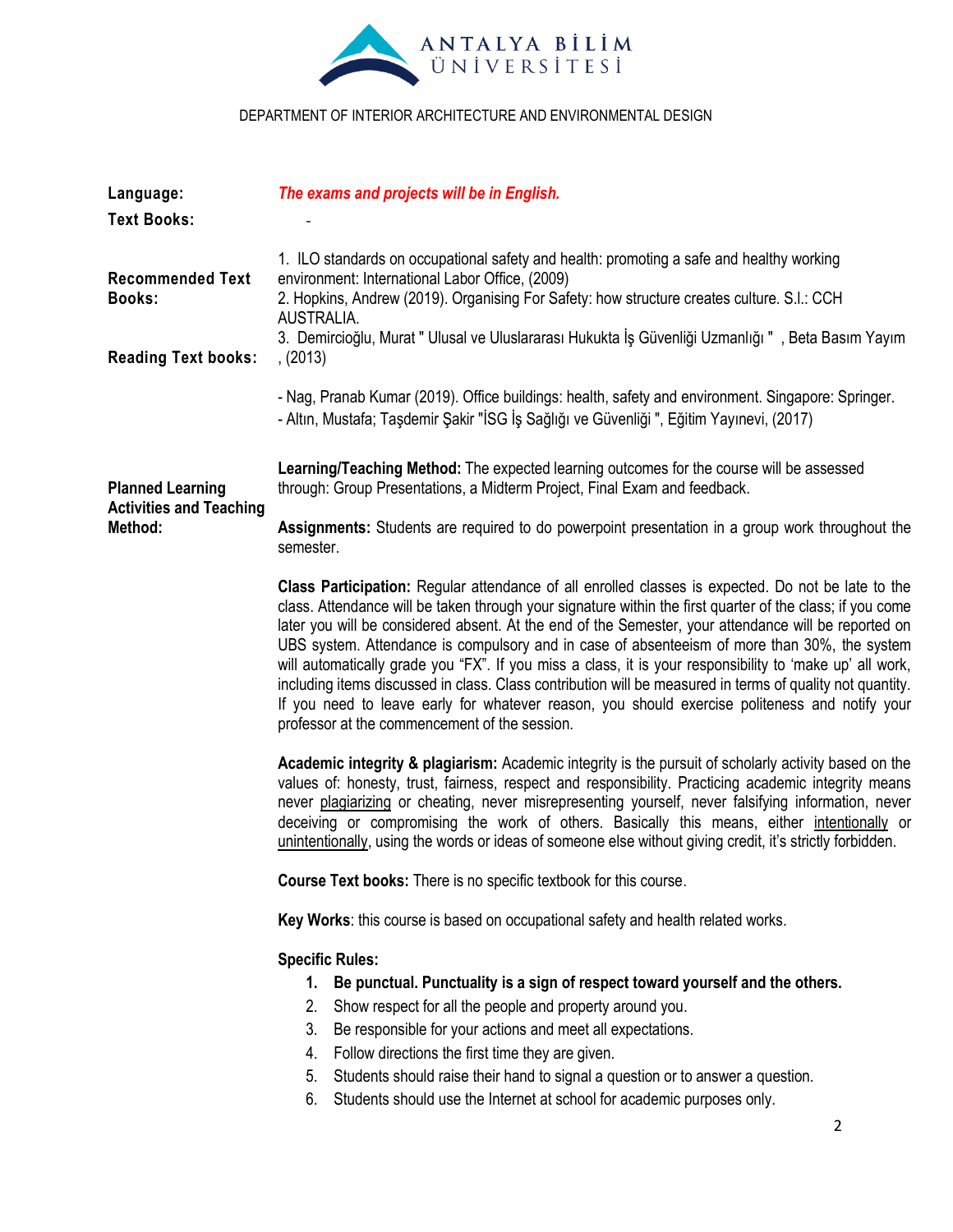

7. It is forbidden to record classes with any type of device.

**Communication**: Students are encouraged to visit the professor during their Office Hours. If you cannot make it to announced office hours, please make individual arrangements via email. However, do not expect the professor and the research assistant to respond at length via e-mail to questions of content, definition of terms, grading questions etc. If you have a question that requires a substantive response please set up an appointment to speak with one of us.

| <b>Date</b> | <b>Week</b>             | <b>Chapter Topic</b>                                                                                  | <b>Take-home exercise</b>                     |  |
|-------------|-------------------------|-------------------------------------------------------------------------------------------------------|-----------------------------------------------|--|
| 05.10.20    | 1                       | <b>Introduction to the Course</b>                                                                     |                                               |  |
| 12.10.20    | $\overline{2}$          | <b>Occupational Safety Concept</b>                                                                    | $\blacksquare$                                |  |
| 19.10.20    | $\mathbf{3}$            | <b>Occupational Health Concept</b>                                                                    | Research project-Defining of project<br>title |  |
| 26.10.20    | $\overline{\mathbf{4}}$ | <b>Occupational Health and</b><br><b>Safety Legislation</b>                                           |                                               |  |
| 02.11.20    | $5\phantom{.0}$         | <b>Risk and Hazard Concepts</b>                                                                       | Research project-Introduction part            |  |
| 09.11.20    | $6\phantom{1}$          | <b>Risk and Hazard Concepts</b>                                                                       |                                               |  |
| 16.11.20    | $\overline{7}$          | <b>Responsibilities of Interior</b><br><b>Architects for Occupational</b><br><b>Health and Safety</b> | Research project-Literature Review<br>part    |  |
|             | 8                       | <b>MIDTERM PROJECT</b>                                                                                |                                               |  |
| 30.11.20    | 9                       | <b>Responsibilities of Interior</b><br><b>Architects for Occupational</b><br><b>Health and Safety</b> | Research project-Application part I           |  |
| 07.12.20    | 10                      | <b>Work Accidents and Statistics</b>                                                                  | Research project-Application part II          |  |
| 14.12.20    | 11                      | <b>Work Accidents and First Aid</b>                                                                   | Finalize the project                          |  |
| 21.12.20    | 12                      | <b>Work Accidents and First Aid</b>                                                                   |                                               |  |
| 28.12.20    | 13                      | <b>Student Presentations</b>                                                                          |                                               |  |
| 04.01.21    | 14                      | <b>Final Review</b>                                                                                   |                                               |  |

**Course Contents\*: (Weekly Lecture Plan)**